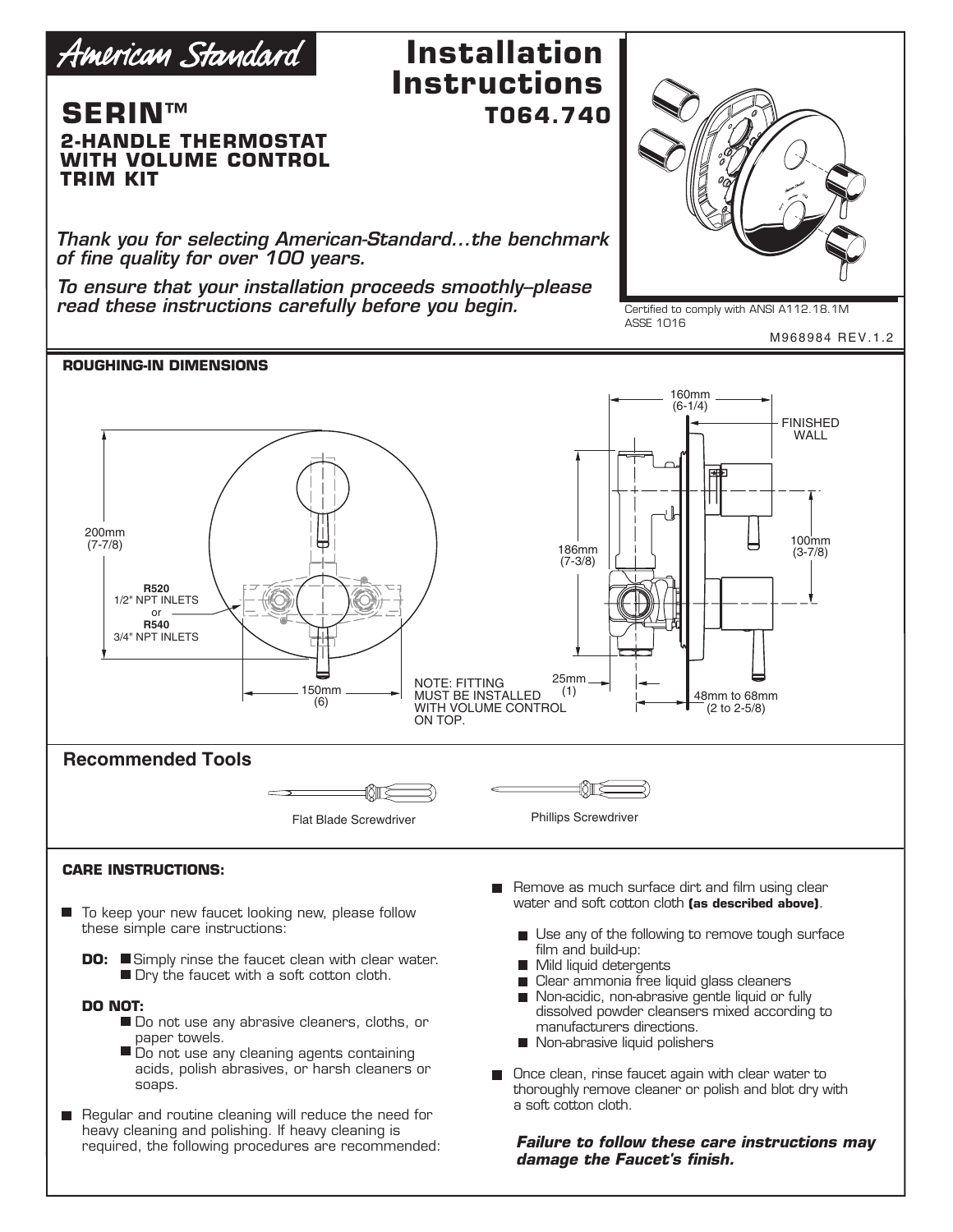## **TRIM INSTALLATION**

**1**

- **Remove PLASTER GUARD (1)** if attached.
- Push CAPS **(2 & 2a)** as shown onto CONTROL VALVES **(3)**.
- **Push ESCUTCHEON HOLDER (4)** with lightly greased O-RING SEALS **(5)** over CAPS **(2, 2a)**. Attach with the two SCREWS **(6)** provided.
- Align pins in back of ESCUTCHEON **(7)** with holes in ESCUTCHEON HOLDER **(4)** and push ESCUTCHEON **(7)** into place.



## **12 INSTALL HANDLES**

- Align HANDLE **(1)** as shown and push onto KNOB MOUNT **(2)**.
- Tighten SET SCREW **(3)** with flat blade screwdriver. П
- Push COVER CAP **(4)** into SET SCREW **(3). The State**
- Install HANDLE ADAPTER **(5)** onto VALVE STEM **(6)**. п
- Install HANDLE SCREW **(7)** and tighten.  $\mathbf{r}$
- Push VOLUME CONTROL KNOB **(8)** onto HANDLE ADAPTER **(5)**. Use HEX WRENCH **(9)** supplied and tighten set screw to secure VOLUME CONTROL KNOB **(8).**
- Thread LEVER HANDLE **(10)** into VOLUME CONTROL KNOB **(8).**



# **TRANSPOSED SUPPLY PIPING 3 OR BACK TO BACK INSTALLATION**

*Should the hot and cold water supply pipes have been transposed making adjustment impossible, proceed as follows:*

- Shut off water supply.
- Remove handle and rim. **(Reverse steps 1 and 2)**.
- Remove check stops and re-install them transposed.
- Important note: RED CHECK STOP is now on the right of the mixer body and the BLUE п CHECK STOP is now on the left.
- $\blacksquare$  Turn the water supply back on and perform the temperature adjustment in step 4.
- **Assemble HANDLES and TRIM.**